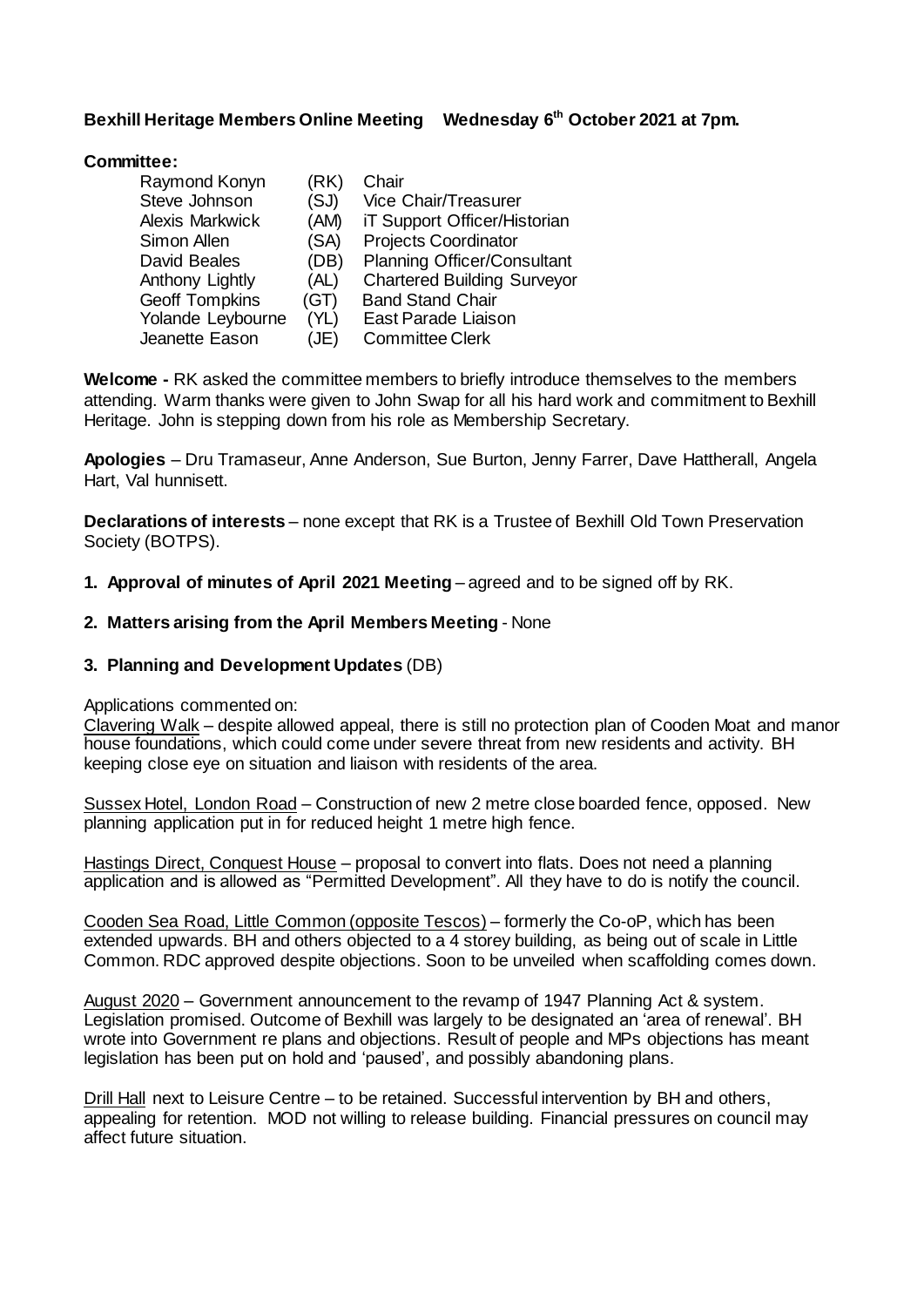Cemetery Lodge - RDC Cabinet decided to abandon plans to demolish. Thankful to councillors and officers who agreed to retention.

RDC Planning Department – has had lots of criticism in recent years. RDC accepted it was warranted, and was too inward looking. New Officer has role of 'sorting everything out'. BH would like to see more openness from the department. Suggested every detail of case files re Planning Applications as they progress, are available to view online. Nothing is confidential. Often see redactions, but they are public documents and should be available to view.

Town Hall site redevelopment – RDC less keen to retain the two houses adjacent to TH, but BH wish to see kept. Damaged by 1970s link building, but should not be a reason to demolish.

## **4. TALK by Frank Rallings 'Bexhill-on-Sea – past, present and future'** and questions

RK introduced and read out brief CV for the guest speaker. Has a wide knowledge and experience and been involved with Planning Departments, in various roles, in Lincoln CC, Suffolk CC, East Sussex CC, RDC, and lecturer at University of Brighton.

FR – Presentation will aim to take through some personal reflections of the Rother "that I know" and when it was Bexhill Borough Council.

FR provided a very interesting series of slides, photos and background information from his time in Bexhill and the Rother area.

Also highlighted a DVD of Coastal Architecture, looking at French and UK buildings (Hastings and Bexhill feature) and fluidity of styles relating to coastal areas. Although France has maintained its seaside and coastal architecture, the same has not been the case for much of the UK.

# **5. Projects Update** (SJ/SA)

Bandstand – (SJ). Lots has been happening in background with this project. Team effort of several people, working with RDC and consultants. Roof tiles will be going on soon. Slides shown of current state. Cleaning out loft space completed by AM,SA and J Gardiner. Old floor to be taken away before Christmas. BH volunteers will be asked to help with removal of debris. Paint stripping is needed soon (when floor has been replaced) and volunteers wanted for working on this aspect around November. Provisional plan to hold opening event in August 2022.

Sainsburys Mural – Offered to restore with consent of Sainsburys. No interest shown to date by company.

K6 Telephone Kiosk, Normans Bay - report been completed by SA as to what needs doing, and the means to complete. Unfortunately, no funds available to progress at present. BH has asked Normans Bay Parish Council and Bexhill Town Council if they can contribute to the costs. Awaiting confirmation. Discovered that the kiosk actually falls within the Bexhill TC area. (slide shown). Approximate cost expected to be in area of £4k.

West Parade Clocktower – externally looks ok, but internally showing neglect and decay and needs work. Report has been completed. RDC actually owns the clock tower, but currently the clock is not working.